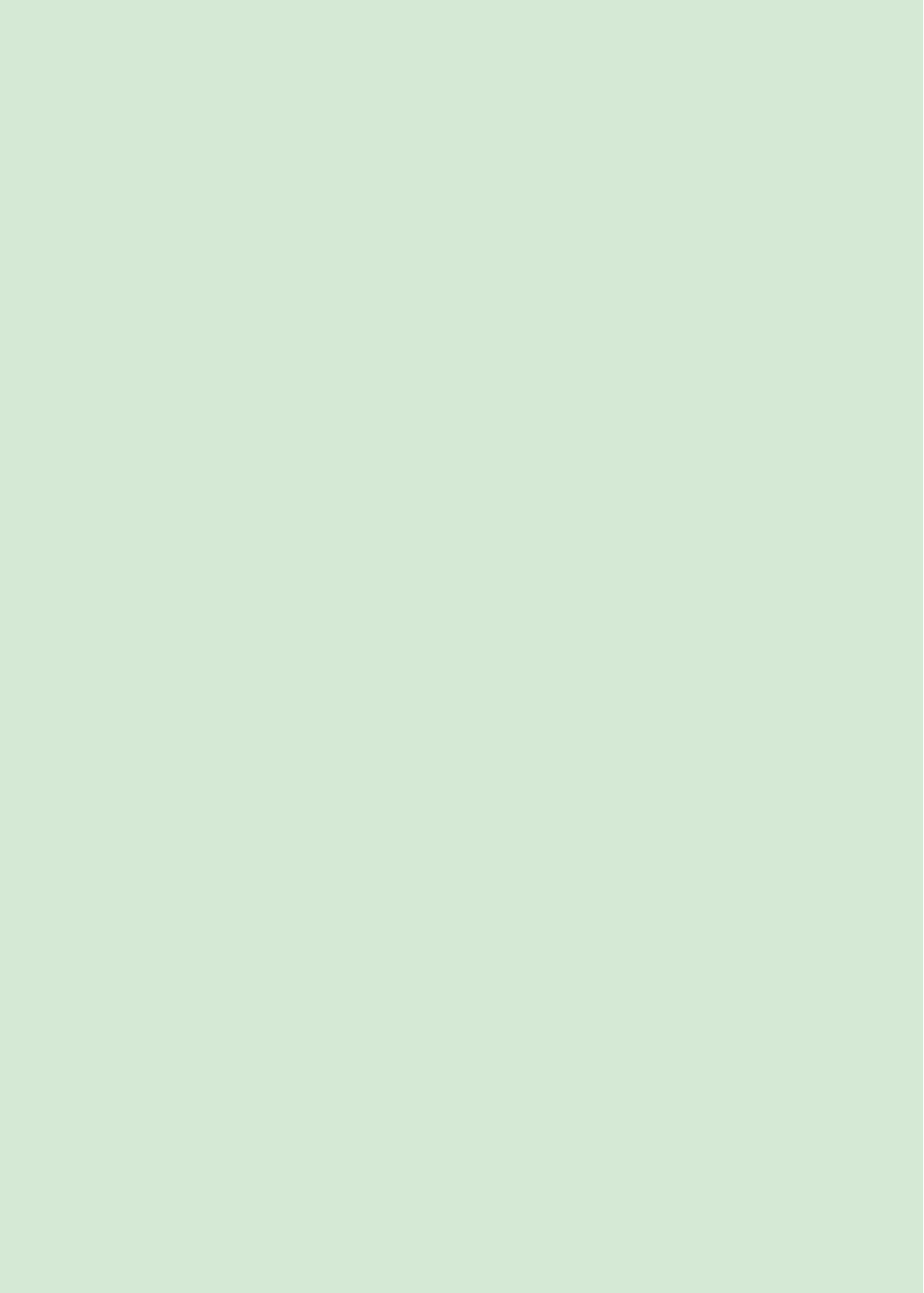Congratulations on your engagement. This is a time for dreaming: detail by detail you will begin to build up a picture of your perfect wedding day. We are so happy that you are considering The Shelbourne for such an important occasion.

This is such an exciting time for both of you and we know that it can be a bit of a whirlwind. Planning a wedding can be both exhilarating and a little overwhelming at times, but our whole team is here to smooth the way so that you can relax and enjoy the journey.

To help you get started, we have put together a collection of wedding packages, each with everything you need for a perfect day. Looking through these options may give you some ideas for your own celebration. Your wedding should be a unique reflection of your love story, and all of us at The Shelbourne would be honoured to work with you to create a bespoke wedding package based on your own specific vision for your day.

We would also be delighted to show you both around the hotel personally so you see what is possible. Please do get in touch to let us know a time that would suit you to visit.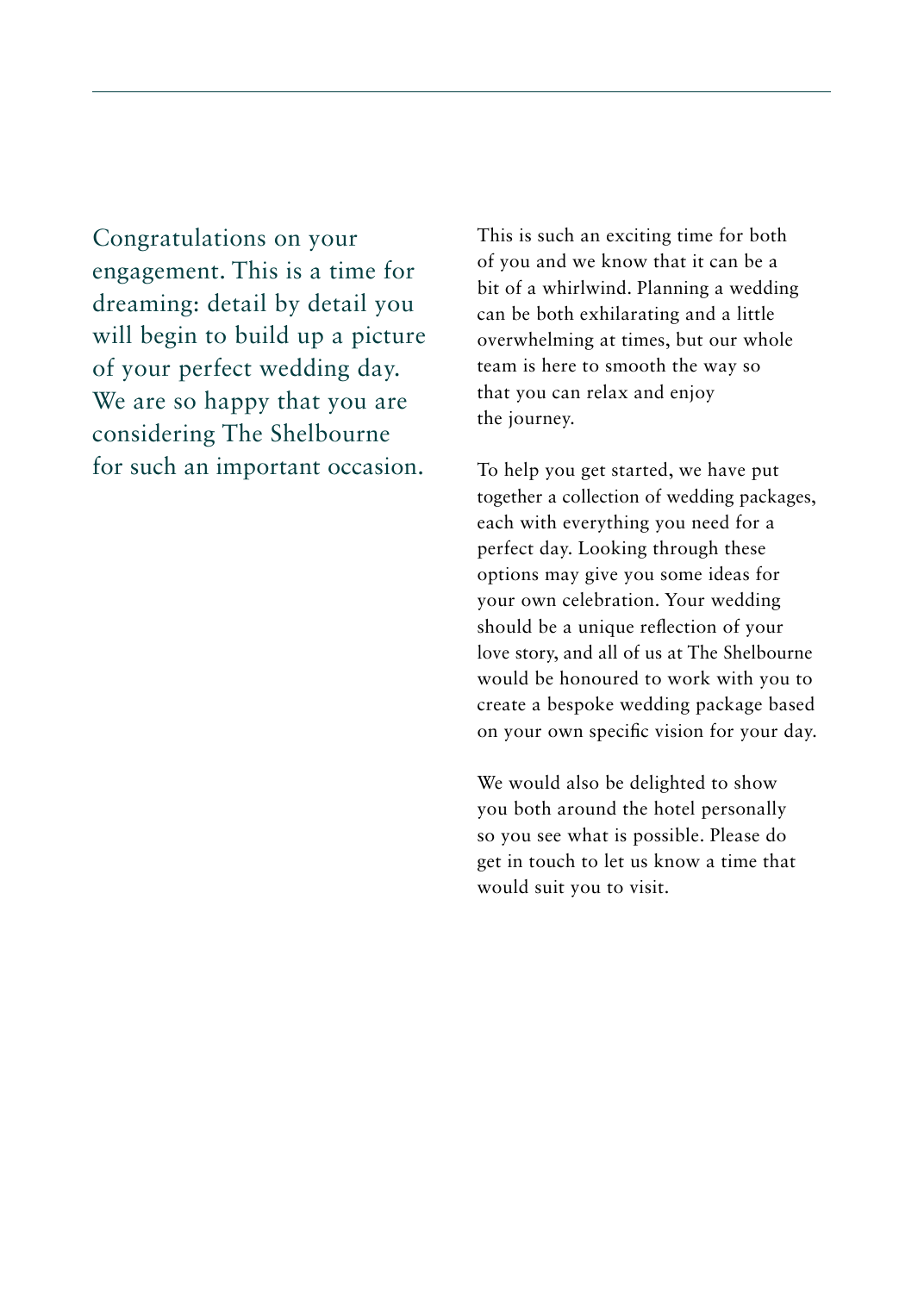## We are honoured to be your something old

Over the course of almost two hundred years, The Shelbourne has been the setting for countless magnificent celebrations.

We have mastered the art of the perfect occasion. Your wedding deserves nothing less. Your dedicated Wedding Executive will be at your side from the very beginning until you leave for your honeymoon, making sure that you are supported along the way and that every detail of your day is executed with flawless grace and style.

Likewise, our three all-inclusive wedding packages have been designed to make putting together a dream wedding simple and stress-free. Each package includes your reception, meal, and a selection of five star extras: all you have to do is choose the one that suits your budget and your plans, and we will take care of the rest.

*Our exclusive wedding packages:*

## SOMETHING NEW

### SOMETHING BORROWED

#### SOMETHING BLUE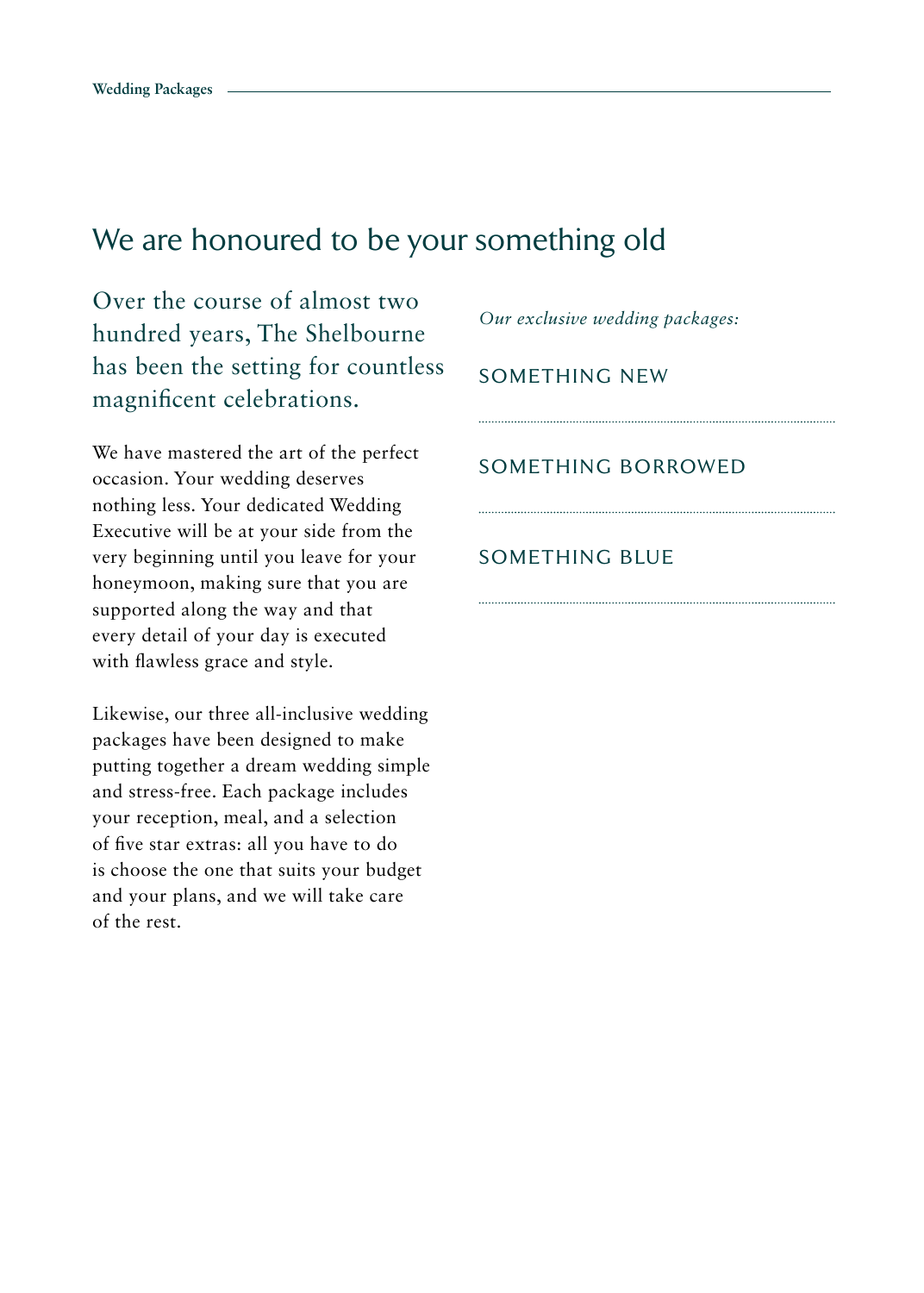# Something New

#### *Your all-inclusive package includes:*

- ~ Arrival drinks reception; one glass of house crémant per guest
- ~ Freshly brewed tea & coffee served with homemade scones on arrival
- ~ Four course set dinner menu\*
- ~ Half bottle of house wine per person
- ~ Evening reception food; fish & chip cones served with tea & coffee
- ~ Toast drink for all guests
- $\approx$  Service fee at 15%
- ~ Full bar extension
- ~ Red carpet welcome on arrival
- ~ Dedicated wedding executive
- ~ Personalised menu cards & table plan
- ~ Sterling silver candelabras with mirror bases & votive lighting
- ~ Wedding cake stand & knife
- ~ Microphone for speeches
- ~ Room rental
- ~ Complimentary menu tasting for the wedding couple
- ~ Complimentary suite for the couple on their wedding night
- ~ Preferred accommodation rates for wedding guests (terms & conditions apply)
- *\*Set dinner menu supplements apply for all additional choices on all courses*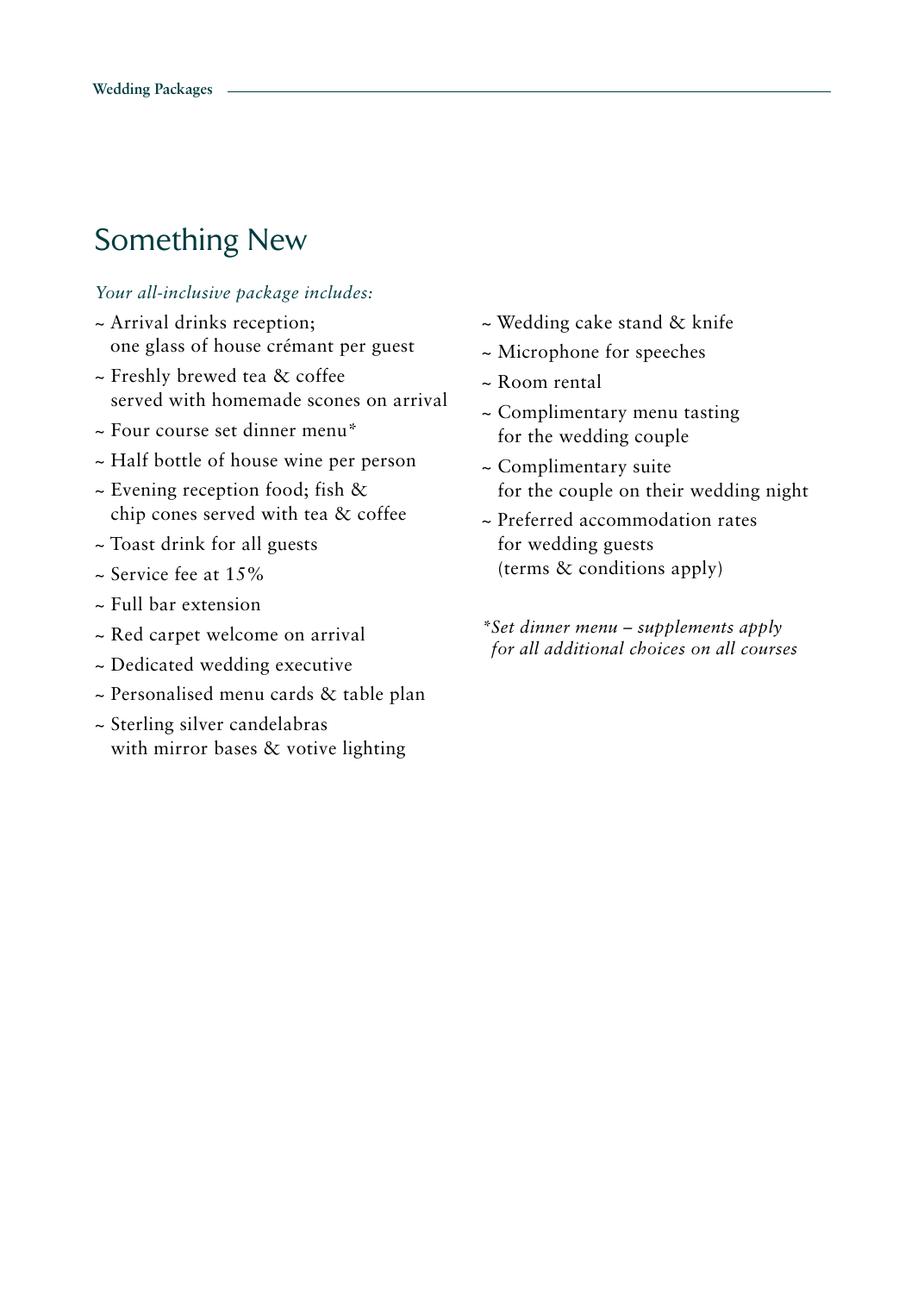## Something Borrowed

#### *Your all-inclusive package includes:*

- ~ Arrival drinks reception; two glasses of house crémant per guest
- ~ Freshly brewed tea & coffee served with homemade scones on arrival
- ~ Gourmet canapés, a choice of three
- ~ Four course set dinner menu\*
- ~ Half bottle of house wine per person
- ~ Evening reception food; choice of two items served with tea & coffee
- ~ Toast drink for all guests
- $\sim$  Service fee at 15%
- ~ Full bar extension
- ~ Red carpet welcome on arrival
- ~ Dedicated wedding executive
- ~ Personalised menu cards & table plan
- ~ Sterling silver candelabras with mirror bases & votive lighting
- ~ Wedding cake stand & knife
- ~ Microphone for speeches
- ~ Room rental
- ~ Complimentary menu tasting for the wedding couple
- ~ Complimentary suite for the couple on their wedding night
- ~ Preferred accommodation rates for wedding guests (terms & conditions apply)
- *\* Set dinner menu supplements apply for all additional choices on all courses*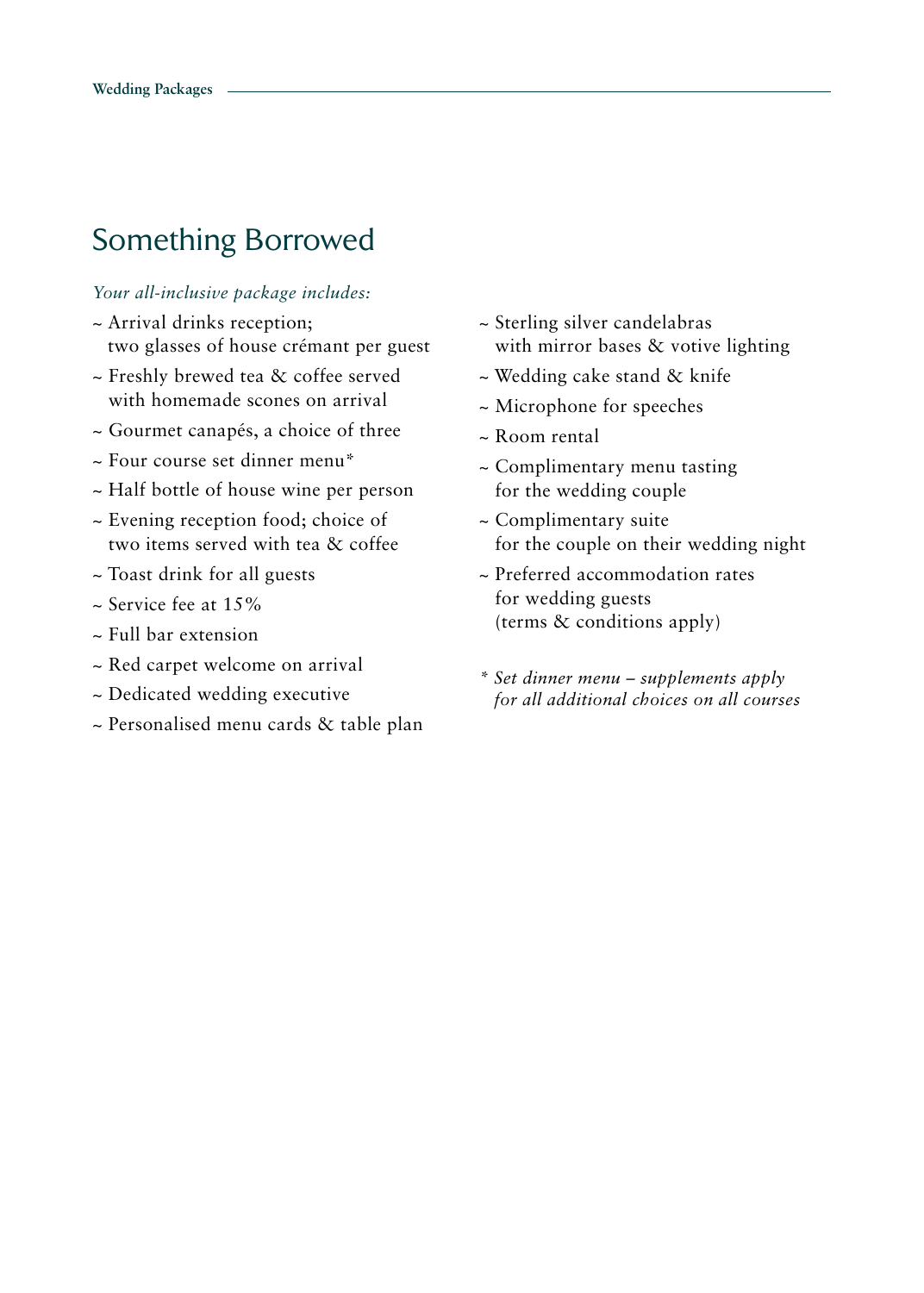# Something Blue

#### *Your all-inclusive package includes:*

- ~ Arrival drinks reception; two glasses of house crémant per guest
- ~ Freshly brewed tea & coffee served with homemade scones on arrival
- ~ Gourmet canapés, a choice of three
- ~ Four course dinner menu, with choice option for main course\*
- ~ Half bottle of house wine per person
- ~ Evening reception food; choice of three items served with tea & coffee
- ~ Toast drink for all guests
- ~ Service fee at 15%
- ~ Full bar extension
- ~ Floral arrangements for the dinner tables
- ~ Red carpet welcome on arrival
- ~ Dedicated wedding executive
- ~ Personalised menu cards & table plan
- ~ Sterling silver candelabras with mirror bases & votive lighting
- ~ Wedding cake stand & knife
- ~ Microphone for speeches
- ~ Room rental
- ~ Complimentary menu tasting for the wedding couple
- ~ Complimentary suite for the couple on their wedding night
- ~ Preferred accommodation rates for wedding guests (terms & conditions apply)
- *\* Dinner menu supplements apply for all additional choices on all courses*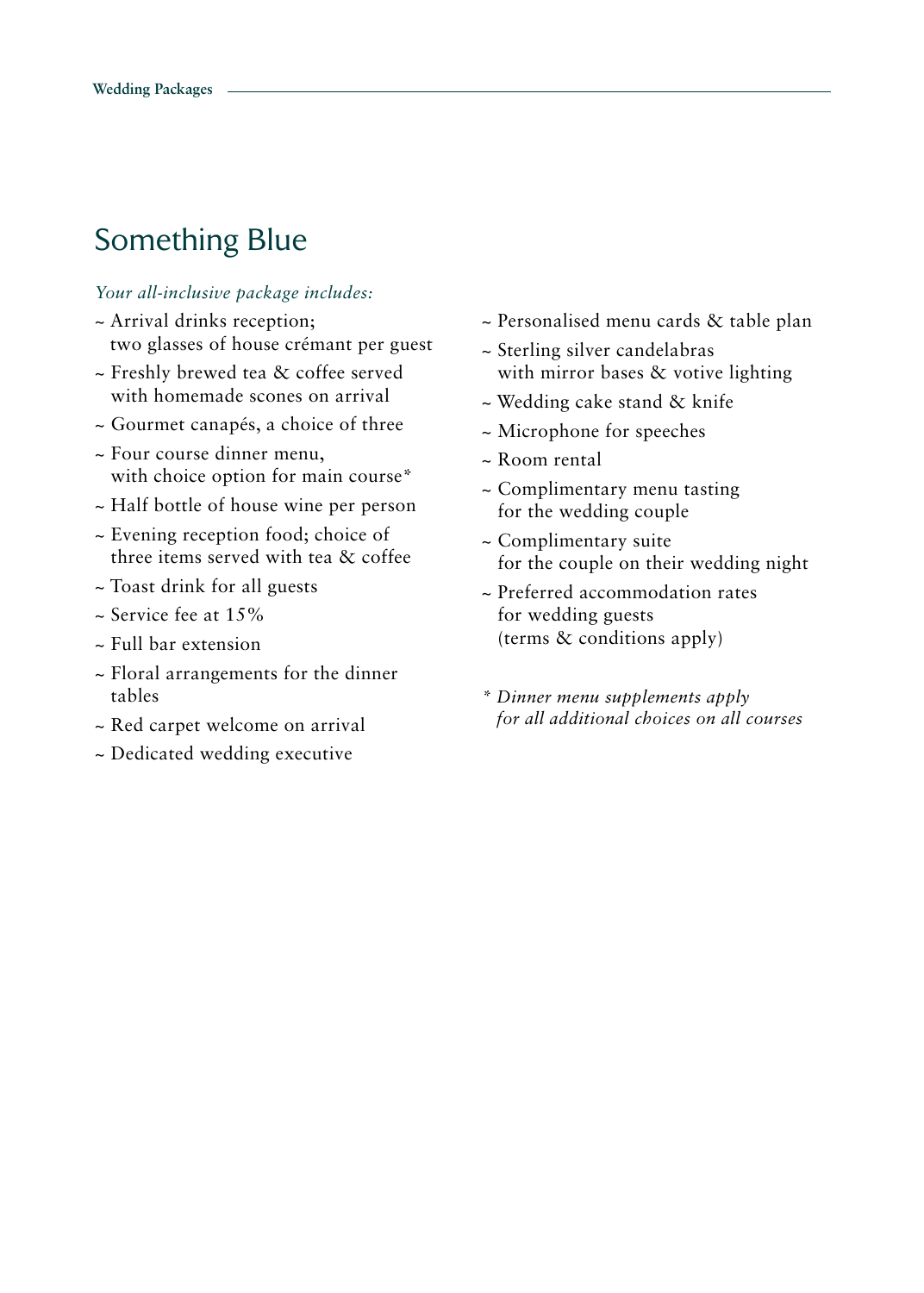## Specially designed wedding menus

Your wedding is a day for indulgence, happiness and enjoyment. Our Executive Chef Garry Hughes and his passionate culinary team have created a series of spectacular menus to delight you and your guests.

Showcasing the freshest, most vibrant specialty ingredients Ireland has to offer, each dish is a culinary masterpiece. Join us for a personal menu tasting where our team will walk you through all your options and help you choose a perfectly curated menu for your wedding dinner.

*Choose one starter, one soup or sorbet, one main course & one dessert.*

#### APPETISERS

Slane Whiskey Castletownbere Cured Salmon *Liscannor crab, shaved fennel, cucumber & lemon gel*

Slow Braised Grannagh Ham & Forest Mushroom Terrine *Celeriac remoulade, crisp bread*

Torchon of Foie Gras *Plum raisin chutney* 

Salad of Fivemiletown Goat's Cheese *Poached pear, roast beetroot, candied pecans, hazelnut dressing & micro leaves*

Confit of Duck Leg *Puy lentils, tarragon jus*

Shelbourne Turf Smoked Salmon *Citrus pieces, saffron aioli & micro herbs*

Traditional Caesar Salad *Baby gem leaves, sour dough croutons, egg, bacon, parmesan shavings, anchovies*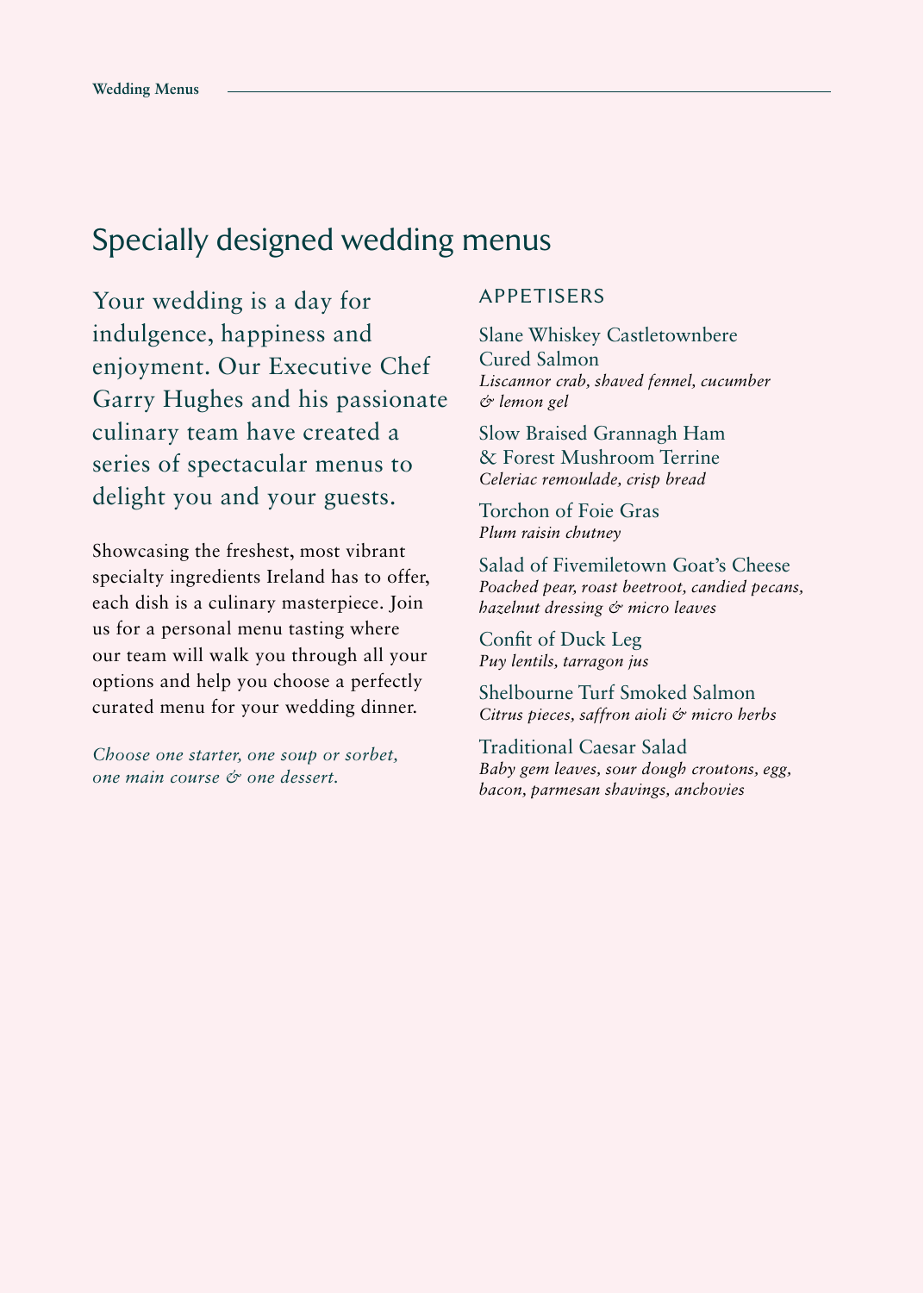### SOUPS

Please choose either the soup or the sorbet course for your wedding day.

Wexford Potato & Lusk Leek *Herb oil*

Vine Tomato *St. Tola's goat's cheese crouton*

Roasted Red Pepper & Plum Tomato *Pesto oil*

Roast Butternut Squash *Cumin cream*

Wild Mushroom *Light tarragon cream*

Cream of Celeriac *Scented with truffle oil*

Cream of White Onion *Chive oil*

Shelbourne Smoked Seafood Chowder *Mussels, salmon, shrimp, cod, bacon* 

### SORBETS

Laurent Perrier Champagne Exotic Passion Fruit White Peach Lemon

Elderflower & Raspberry

#### MAIN COURSES

*From the Land*

Roasted 'Centre Cut' Fillet of Aged Charleville Beef (200g) *Bourguignon jus (mushroom, Alsace bacon, pearl onions)* 

Roast Rack of Curragh Lamb (May - Oct) *Madeira jus* 

Seared Breast of Cornfed Chicken *Buttered greens, cos lettuce, bacon*

Charleville Aged Sirloin Steak (200g) *Peppercorn sauce*

#### MAIN COURSES

*From the Sea*

Roasted Fillet of Atlantic Halibut *Smoked chowder velouté (salmon, cod, shrimp, mussels, bacon)*

Roast Castletownbere Salmon *Peas French style*

Seared Fillet of Seabass *Overnight tomatoes, shallot & coriander dressing*

Seared Fillet of Kilmore Quay Hake *Broth of smoked salmon, mussels & samphire*

### MAIN COURSES

*From the Earth*

Risotto of Snow Pea *Scented with truffle oil* 

Wild Mushroom Torte *Wild forest mushroom in puff pastry on a bed of spinach, mushroom & tarragon cream*

Mille Feuille of Creamed Lusk Leeks & Asparagus *Tomato & chervil beurre blanc*

Gnocchi & Roasted Pumpkin *Sage & parmesan shavings*

Tian of Roast Aubergine *Pepper, courgette, mozzarella, salsa verde*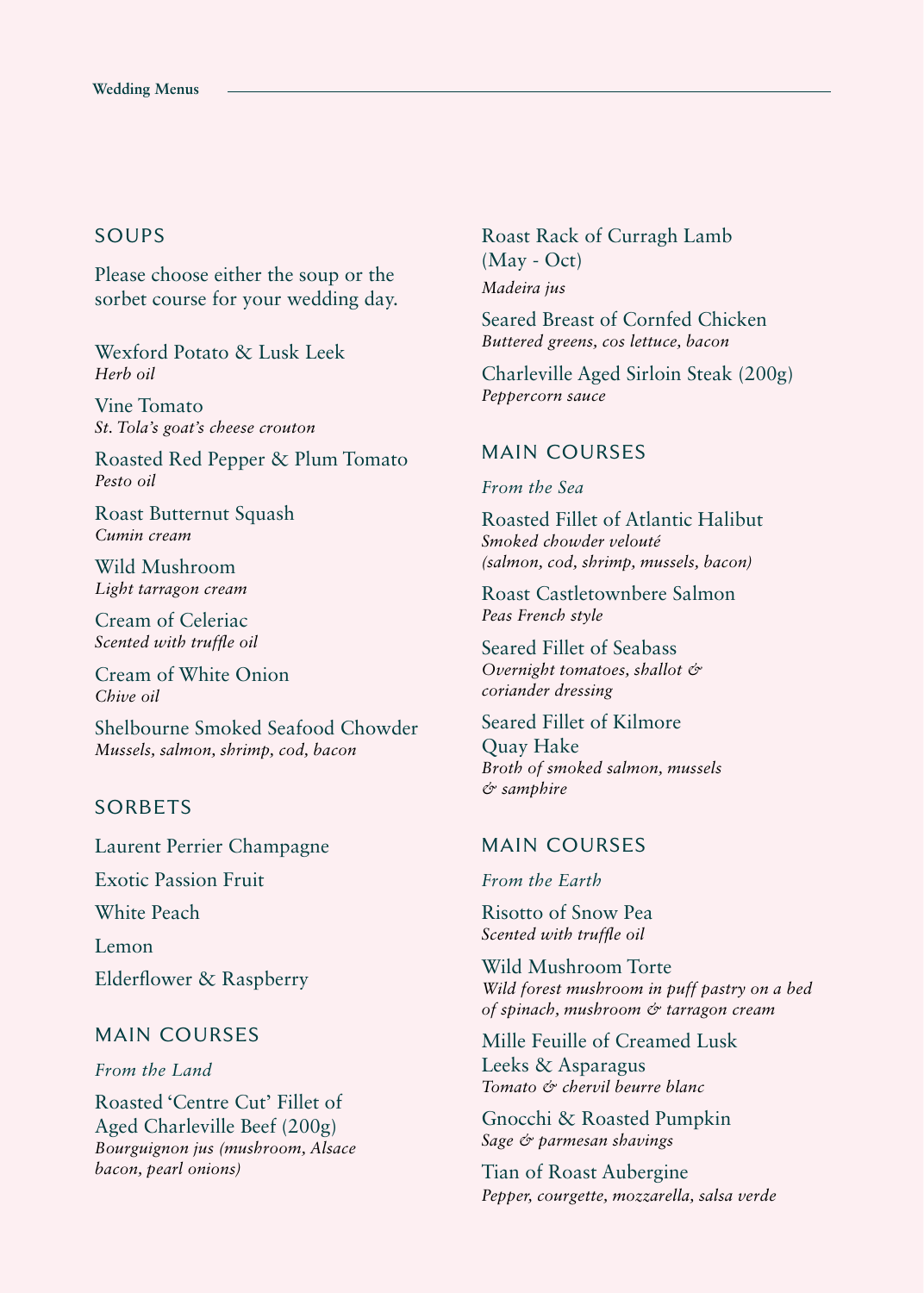### **DESSERTS**

*All served with Freshly Brewed Tea, Coffee & Petit Fours*

Classic Vanilla Crème Brûlée *Seasonal berries & sable biscuit*

Lemon Meringue Tart *Lemon curd, toasted Swiss meringue*

Pavlova *Crème chantilly & Wexford strawberries*

Rhubarb & Wexford Strawberry Crumble *Vanilla ice cream*

Shelbourne Chocolate Plate *Opera cake, brownie with white chocolate mousse & macaroon*

Chocolate Raspberry Mousse Tart *Rich dark chocolate mousse, raspberry pot crème*

Lemon Posset *Plum compôte*

Shelbourne Tiramisu *Layers of mascarpone, sponge, rich coffee flavours*

Shelbourne Assiette *Chocolate caramel cup, lemon & raspberry macaroon, vanilla cheesecake strawberry & lime jelly*

Cheese Board *€10 per person supplement applies* 

## ADDITIONAL CHOICES AND SUPPLEMENTS

Additional Appetiser *€7.50 per person supplement* 

Additional Soup or Sorbet Course *€7.50 per person supplement*

Additional Main Course *€10 per person supplement*

Additional Dessert *€7.50 per person supplement*

### WEDDING CANAPÉS

*Additional Canapés are €5.00 Per Piece*

Castletownbere Crab *Citrus mayonnaise & coriander*

Celeriac & Black Truffle Risotto

Turf Smoked Salmon *Guinness bread, Lakeshore mustard emulsion*

Atlantic Coastal Oysters

Mini Quiche Lorraine *Hollandaise sauce*

St. Tola Goat's Cheese Mousse *Pickled beetroot* Carpaccio of Beef *Black olive, crostini, pesto*

Spiced Curragh Lamb Brochettes *Mint & cucumber yoghurt*

Shrimp Cocktail Shots

#### *All Prices are inclusive of current VAT.*

*All our meat is of Irish origin and locally sourced. If you are concerned about food or beverage allergies e.g. nuts, wheat etc. you are invited to seek assistance when selecting menu items.*

*If you have any further questions, or wish to arrange an appointment, please do not hesitate to contact me directly on +353 (0)1 663 4668 maire.mohally@theshelbourne.com*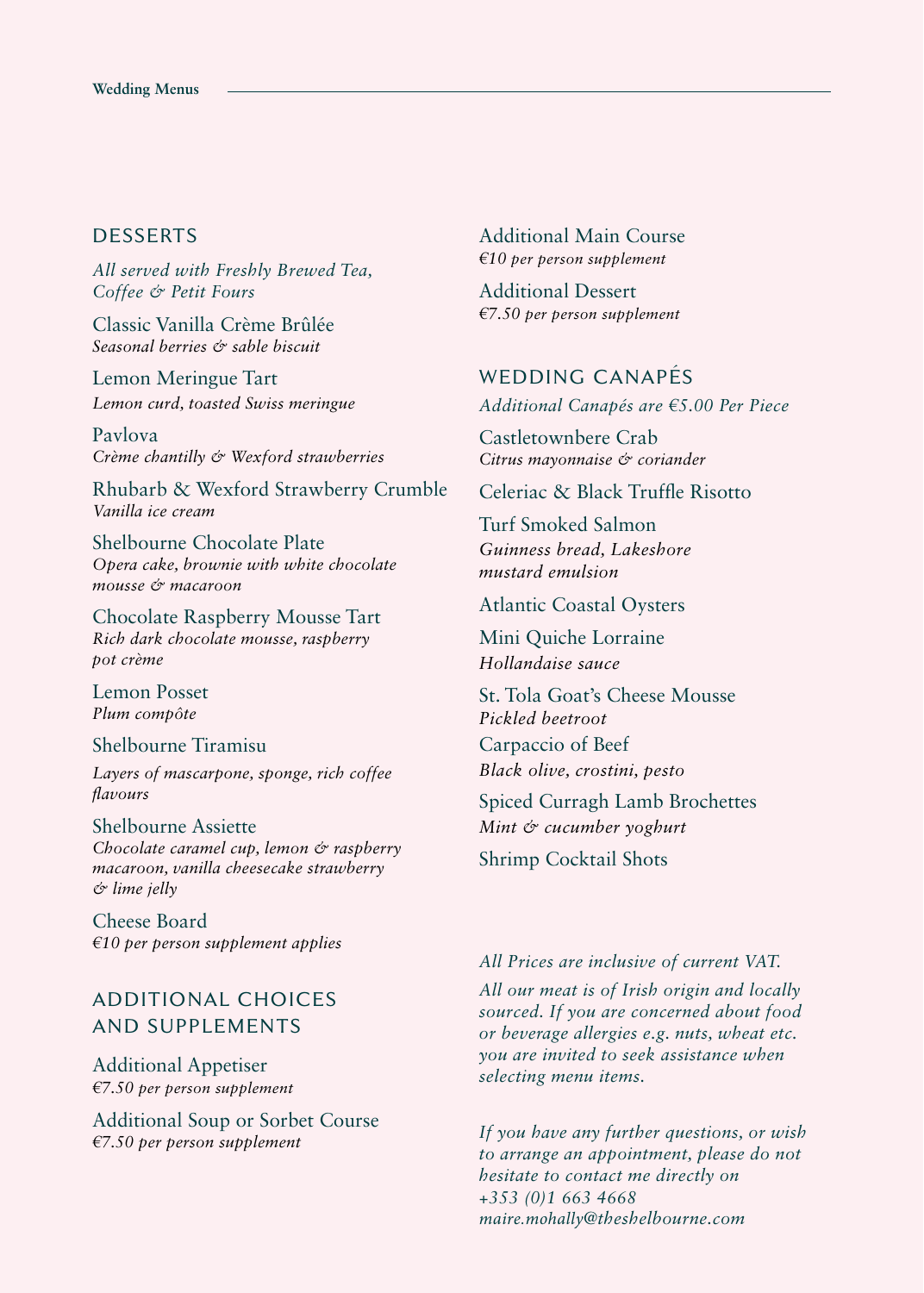*If you have any further questions, or wish to arrange an appointment, please do not hesitate to contact me directly on +353 (0)1 663 4668 maire.mohally@theshelbourne.com*